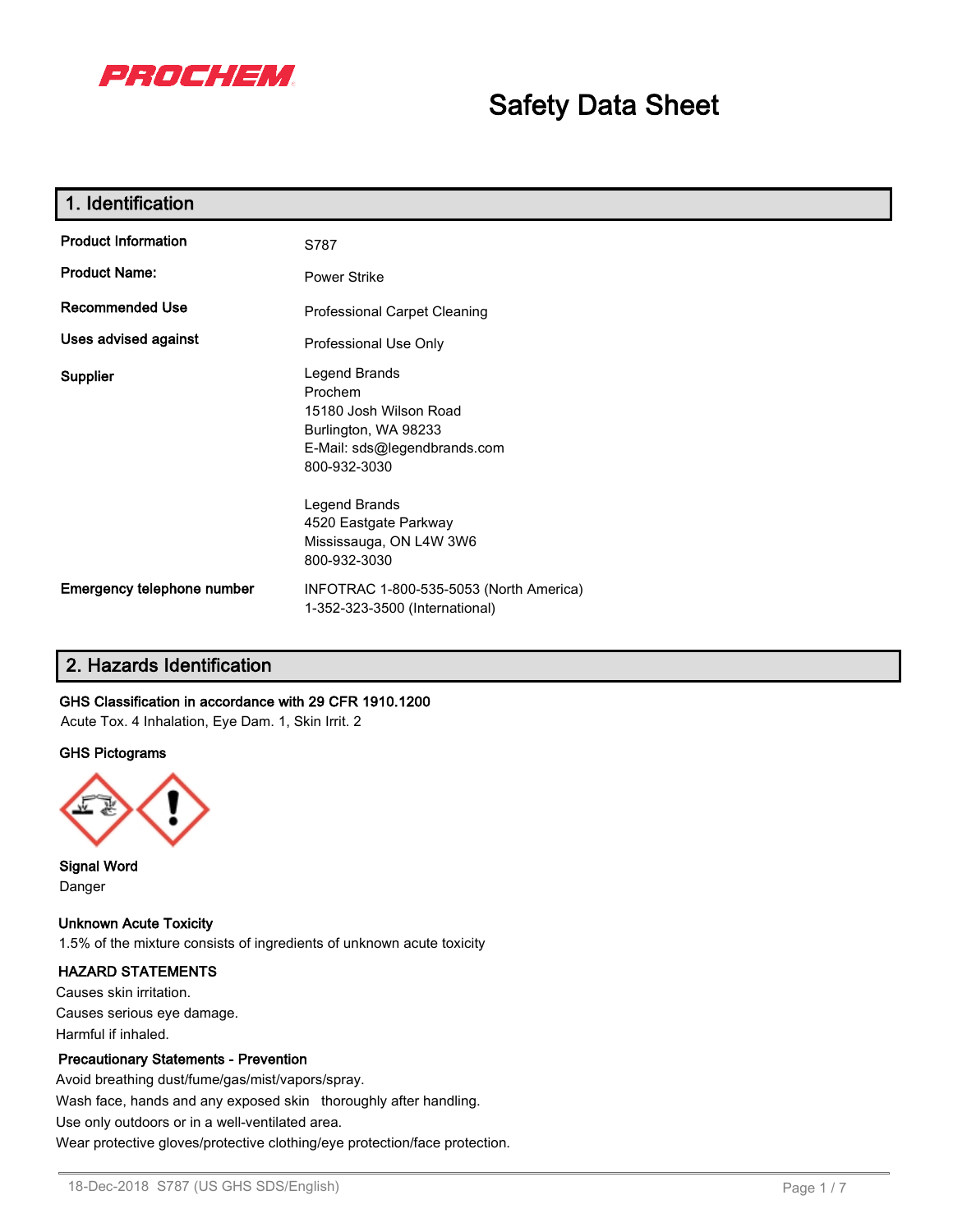#### **Precautionary Statements - Response**

If on skin: Wash with plenty of water

If inhaled: Remove person to fresh air and keep comfortable for breathing.

If in eyes: Rinse cautiously with water for several minutes. Remove contact lenses, if present and easy

to do. Continue rinsing.

Immediately call a poison center/doctor.

If skin irritation occurs: Get medical advice/attention.

# **3. Composition/Information on Ingredients**

| <b>Chemical Name</b>            | CAS-No.    | Wt. %       |
|---------------------------------|------------|-------------|
| SODIUM TRIPOLYPHOSPHATE         | 7758-29-4  | 50-75       |
| Sodium carbonate                | 497-19-8   | $10 - 25$   |
| Ethylene glycol monobutyl ether | 111-76-2   | $2.5 - 10$  |
| Alcohols, C10-14, ethoxylated   | 66455-15-0 | $2.5 - 10$  |
| Sodium Metasilicate             | 6834-92-0  | $2.5 - 10$  |
| Tetrasodium Pyrophosphate       | 7722-88-5  | $1.0 - 2.5$ |
| Decyl phenoxybenzenedisulfonic  | 36445-71-3 | $1.0 - 2.5$ |
| Ethoxylated C12-16 Alcohols     | 68551-12-2 | $0.1 - 1.0$ |

The exact percentage (concentration) of composition has been withheld as a trade secret.

# **4. First-aid Measures**

#### **Description of first-aid measures**

#### **General advice**

Call a physician if irritation develops or persists.

#### **Inhalation**

Move to fresh air. If symptoms persist, call a physician. Immediate medical attention is required.

#### **Skin contact**

If skin irritation persists, call a physician. Wash off immediately with soap and plenty of water. Remove all contaminated clothes and shoes.

#### **Eye contact**

Rinse thoroughly with plenty of water for at least 15 minutes and consult a physician. Remove contact lenses, if present.

#### **Ingestion**

Do NOT induce vomiting. Never give anything by mouth to an unconscious person. Call a physician immediately. Gently wipe or rinse the inside of the mouth with water.

#### **Symptoms**

See Section 2.2, Label Elements and/or Section 11, Toxicological effects.

#### **Notes to physician**

Treat symptomatically.

# **5. Fire-fighting Measures**

#### **Extinguishing media**

#### **Suitable extinguishing media**

Water spray. Dry powder. Alcohol-resistant foam. Use extinguishing measures that are appropriate to local circumstances and the surrounding environment. Carbon dioxide (CO2).

#### **Extinguishing media which shall not be used for safety reasons**

High volume water jet.

#### **Special hazards arising from the substance or mixture**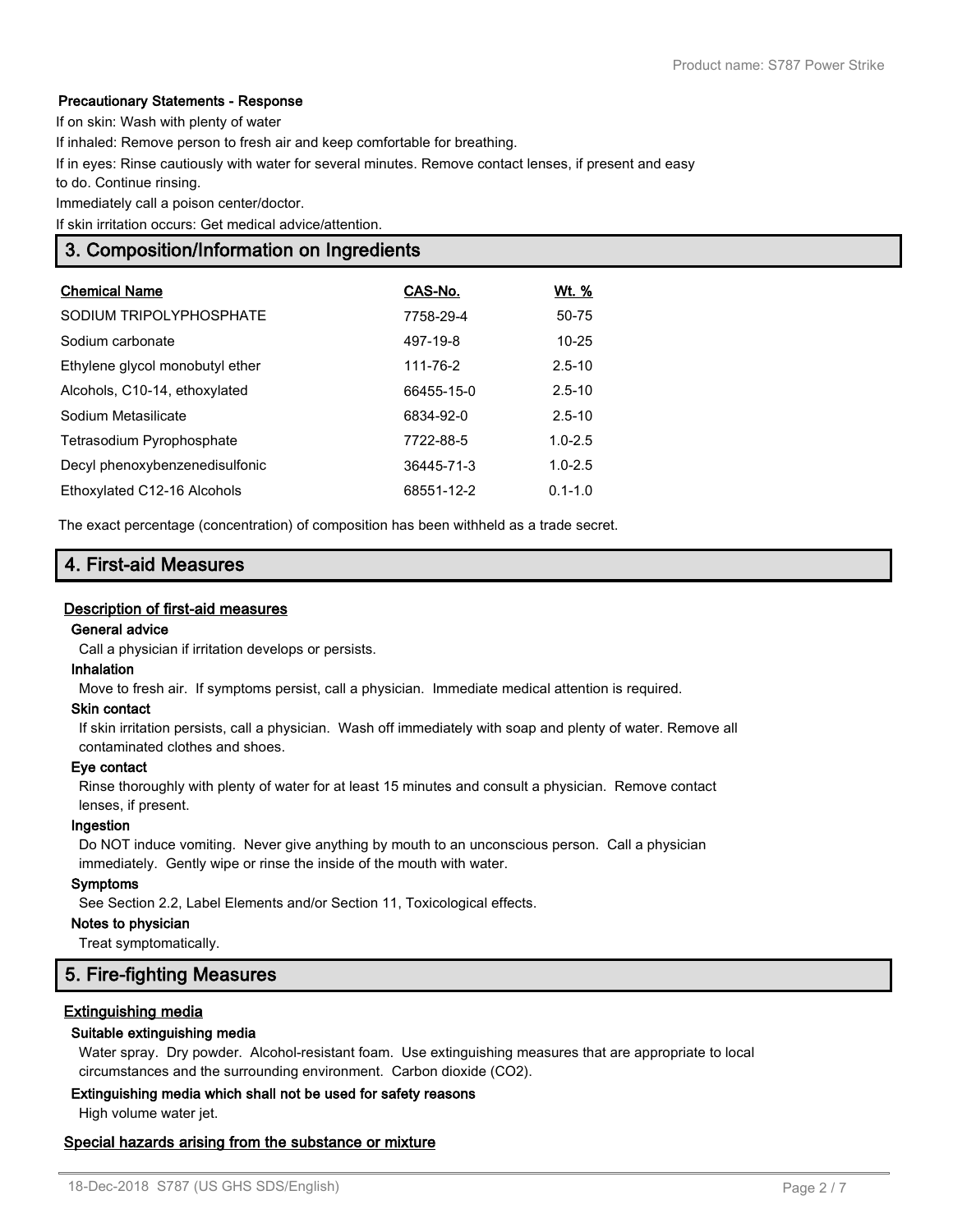Hazardous decomposition products formed under fire conditions.

#### **Advice for firefighters**

As in any fire, wear self-contained breathing apparatus pressure-demand, MSHA/NIOSH (approved or equivalent) and full protective gear

# **6. Accidental Release Measures**

#### **Personal precautions, protective equipment and emergency procedures**

**Personal precautions**

No Information

#### **Advice for emergency responders**

Avoid contact with skin, eyes and clothing. Ensure adequate ventilation, especially in confined areas. Do not breathe vapors or spray mist. Use personal protection recommended in Section 8.

#### **Environmental precautions**

Prevent further leakage or spillage if safe to do so. Do not allow material to contaminate ground water system. Prevent product from entering drains. See Section 12 for additional Ecological information.

#### **Methods and materials for containment and cleaning up**

#### **Methods for Containment**

Prevent further leakage or spillage if safe to do so. Pick up and transfer to properly labeled containers. Use personal protective equipment. Remove all sources of ignition.

#### **Methods for cleaning up**

Use personal protective equipment as required.

#### **Reference to other sections**

See section 8 for more information

### **7. Handling and Storage**

#### **Conditions for safe storage, including any incompatibilities**

# **Advice on safe handling**

Handle in accordance with good industrial hygiene and safety practice.

#### **Hygiene measures**

See section 7 for more information.

#### **Storage Conditions**

Keep containers tightly closed in a cool, well-ventilated place. Store in original container.

### **8. Exposure Controls/Personal Protection**

| Ingredients with Occupational Exposure Limits |                      |                       |                     |                         |  |  |
|-----------------------------------------------|----------------------|-----------------------|---------------------|-------------------------|--|--|
| <b>Chemical Name</b>                          | <b>ACGIH TLV-TWA</b> | <b>ACGIH-TLV STEL</b> | <b>OSHA PEL-TWA</b> | <b>OSHA PEL-CEILING</b> |  |  |
| Ethylene glycol monobutyl ether               | 20 ppm               | N.E.                  | 50 ppm              | N.E.                    |  |  |

**TLV = Threshold Limit Value TWA = Time Weighted Average PEL = Permissible Exposure Limit STEL = Short-Term Exposure Limit N.E. = Not Established**

#### **Engineering Measures**

Showers, eyewash stations, and ventilation systems.

### **Personal protective equipment**

### **Eye/Face Protection**

Safety glasses with side-shields.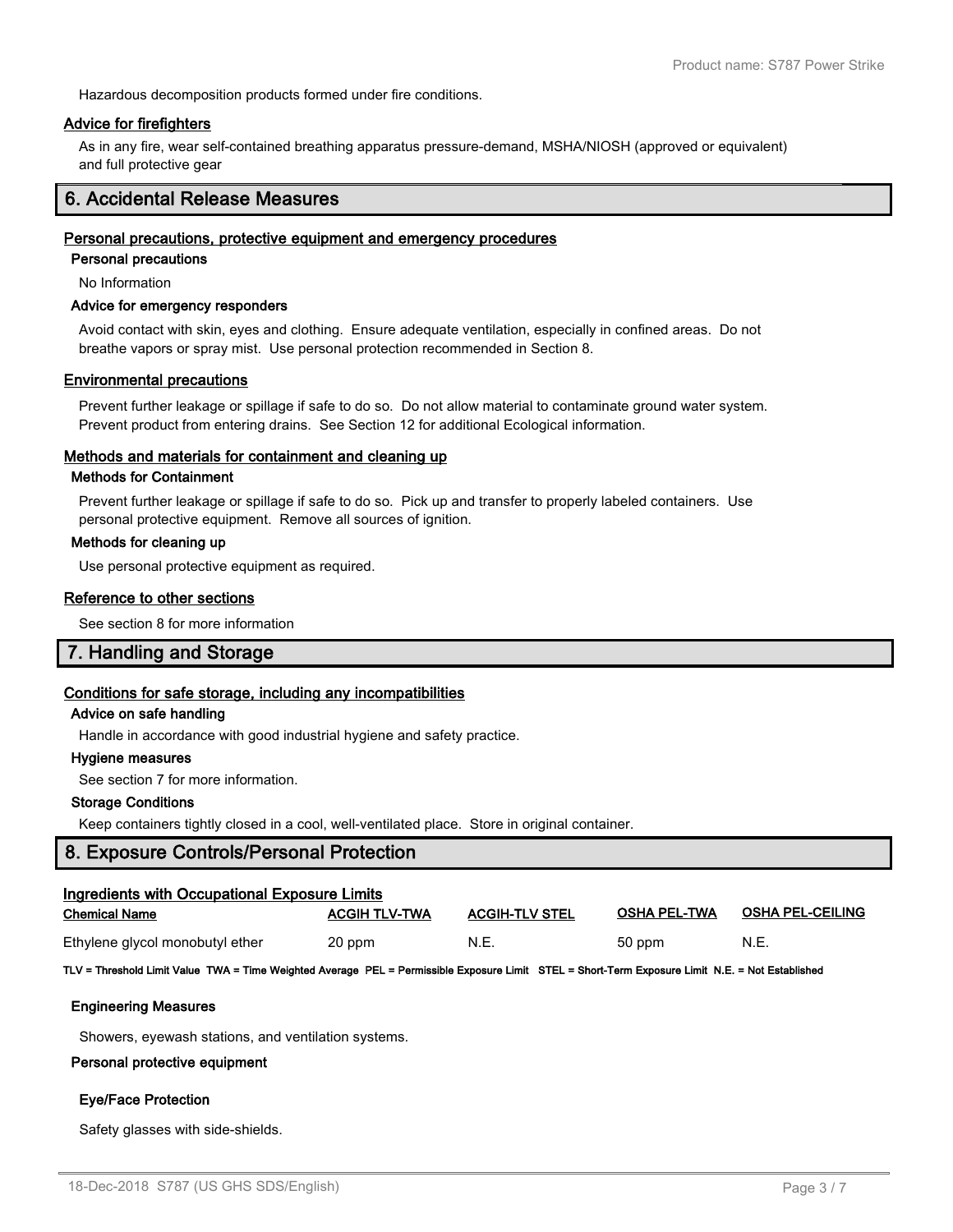#### **Skin and body protection**

Wear suitable protective clothing.

#### **Respiratory protection**

In case of insufficient ventilation wear suitable respiratory equipment.

#### **Hygiene measures**

See section 7 for more information.

# **9. Physical and chemical properties**

#### **Information on basic physical and chemical properties**

| <b>Physical state</b>                    | Powder                   |
|------------------------------------------|--------------------------|
| Appearance                               | Powder                   |
| Color                                    | White                    |
| Odor                                     | Floral                   |
| <b>Odor Threshold</b>                    | No Information           |
| рH                                       | 10.8 (1% solution)       |
| Melting/freezing point, °C (°F)          | No Information           |
| Flash Point, °C (°F)                     | No Information           |
| Boiling point/boiling range, °C (°F)     | 324 (615.2)              |
| <b>Evaporation rate</b>                  | No Information Available |
| <b>Explosive properties</b>              | No Information           |
| Vapor pressure                           | No Information           |
| Vapor density                            | No Information           |
| Specific Gravity (g/cm <sup>3</sup> )    | 0.000                    |
| <b>Water solubility</b>                  | Soluble                  |
| <b>Partition coefficient</b>             | No Information           |
| Autoignition temperature, °C             | No Information           |
| Decomposition Temperature °C             | No Information           |
| Viscosity, kinematic                     | No Information           |
| <b>Other information</b>                 |                          |
| Volatile organic compounds (VOC) content | No Information           |
| Density, Ib/gal                          | No Information           |

# **10. Stability and Reactivity**

#### **Reactivity**

Stable under normal conditions.

#### **Chemical stability**

Stable under recommended storage conditions.

#### **Possibility of hazardous reactions**

None known based on information supplied

#### **Conditions to Avoid**

Direct sources of heat.

# **Incompatible Materials**

None known based on information supplied

#### **Hazardous Decomposition Products**

Carbon dioxide (CO2), carbon monoxide (CO), oxides of nitrogen (NOx), dense black smoke.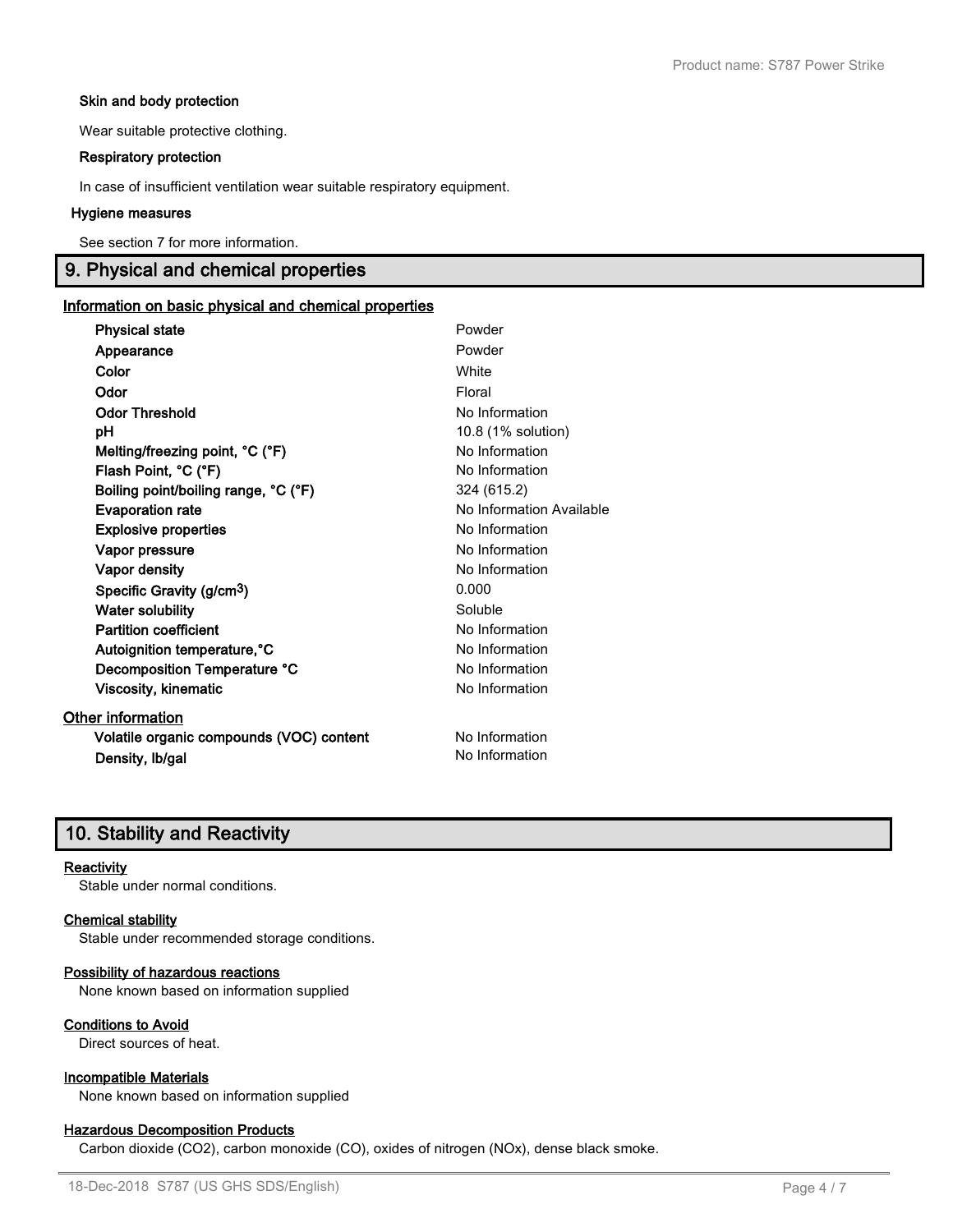# **11. Toxicological Information**

#### **Information on toxicological effects**

# **Acute toxicity**

### **Product Information**

No Information

#### **The following values are calculated based on chapter 3.1 of the GHS document**

**ATEmix (oral)** 4,368.312816 mg/kg **ATEmix (dermal)** 8,029.222175 mg/kg

#### **Component Information**

| CAS-No.    | <b>Chemical Name</b>            | LD50 Oral                | LD50 Dermal           | <b>LC50</b> Inhalation     |
|------------|---------------------------------|--------------------------|-----------------------|----------------------------|
| 497-19-8   | Sodium carbonate                | 4090 mg/kg Rat           | 2002                  | 0.8 mg/l Guinea pig (Dust) |
| 111-76-2   | Ethylene glycol monobutyl ether | 470                      | 2000                  | 11 (Vapor)                 |
| 6834-92-0  | Sodium Metasilicate             | 1153 mg/kg Rat           | N.I.                  | N.I.                       |
| 7722-88-5  | Tetrasodium Pyrophosphate       | 1000 - 3000 mg/kg<br>Rat | N.I.                  | N.I.                       |
| 36445-71-3 | Decyl phenoxybenzenedisulfonic  | 900 mg/kg Rat            | >1000 mg/kg<br>Rabbit | N.I.                       |

N.I. = No Information

#### **Skin corrosion/irritation.**

SKIN IRRITANT

#### **Eye damage/irritation.**

No Information

#### **Respiratory or skin sensitization.**

# No Information

**Ingestion.**

No Information

#### **Germ cell mutagenicity.**

Show this safety data sheet to the doctor in attendance. When symptoms persist or in all cases of doubt seek medical advice

#### **Carcinogenicity.**

No Information

#### **Reproductive toxicity.**

No Information

#### **Specific target organ systemic toxicity (single exposure).**

No Information

#### **Specific target organ systemic toxicity (repeated exposure).**

# No Information

### **Aspiration hazard.**

No Information

#### **Primary Route(s) of Entry**

No Information

# **12. Ecological Information**

#### **Toxicity**

68.51250 % of mixture consists of components of unknown hazards to the aquatic environment.

#### **Ecotoxicity effects**

| <b>Chemical Name</b> | <b>Toxicity to algae</b> | Toxicity to fish               | Toxicity to daphnia and other<br>aquatic invertebrates |
|----------------------|--------------------------|--------------------------------|--------------------------------------------------------|
|                      |                          | LC50 96 h Lepomis macrochirus  |                                                        |
| Sodium carbonate     |                          | 300 mg/L, LC50 96 h            | EC50 48 h Daphnia magna 265                            |
| 497-19-8             |                          | Pimephales promelas 310 - 1220 | mq/L                                                   |
|                      |                          | mg/L                           |                                                        |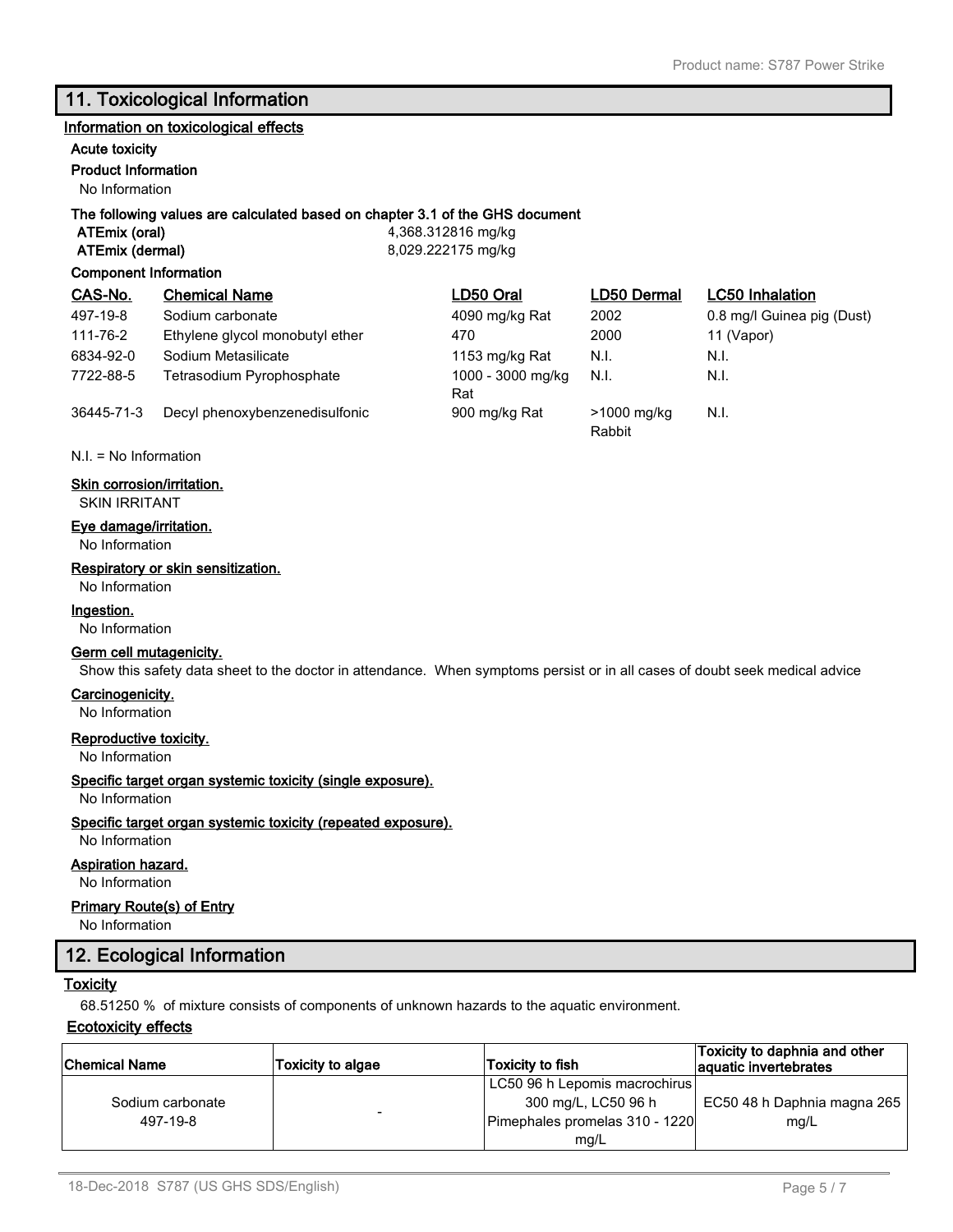| Ethylene glycol monobutyl ether<br>111-76-2 | LC50 96 h Lepomis macrochirus<br>1490 mg/L, LC50 96 h Lepomis<br>macrochirus 2950 mg/L | EC50 48 h Daphnia magna<br>>1000 mg/L |
|---------------------------------------------|----------------------------------------------------------------------------------------|---------------------------------------|
| Sodium Metasilicate<br>6834-92-0            | LC50 96 h Brachydanio rerio 210<br>mg/L, LC50 96 h Brachydanio<br>rerio 210 mg/L       | -                                     |

#### **Persistence and degradability**

No data are available on the product itself.

### **Bioaccumulative potential**

Discharge into the environment must be avoided.

| CAS-No.<br><b>Chemical Name</b> |                                 | log POW |
|---------------------------------|---------------------------------|---------|
| 111-76-2                        | Ethylene glycol monobutyl ether | 0.81    |

# **Mobility in soil**

No information

#### **Other adverse effects**

No information

# **13. Disposal Considerations**

# **Waste Disposal Guidance**

Disposal should be in accordance with applicable regional, national and local laws and regulations. No Information

# **14. Transport Information**

#### **DOT**

| <b>Hazard Class:</b> | Not regulated |
|----------------------|---------------|
| <b>IMDG</b>          |               |
| Hazard Class:        | Not regulated |
| IATA                 | Not regulated |

# **15. Regulatory Information**

# **International Inventories:**

| <b>TSCA</b>          | Complies |
|----------------------|----------|
| DSL                  | Complies |
| <b>EINECS/ELINCS</b> |          |
| <b>ENCS</b>          |          |
| <b>IECSC</b>         |          |
| <b>KECI</b>          |          |
| <b>PICCS</b>         |          |
| <b>AICS</b>          |          |
| <b>NZIoC</b>         |          |